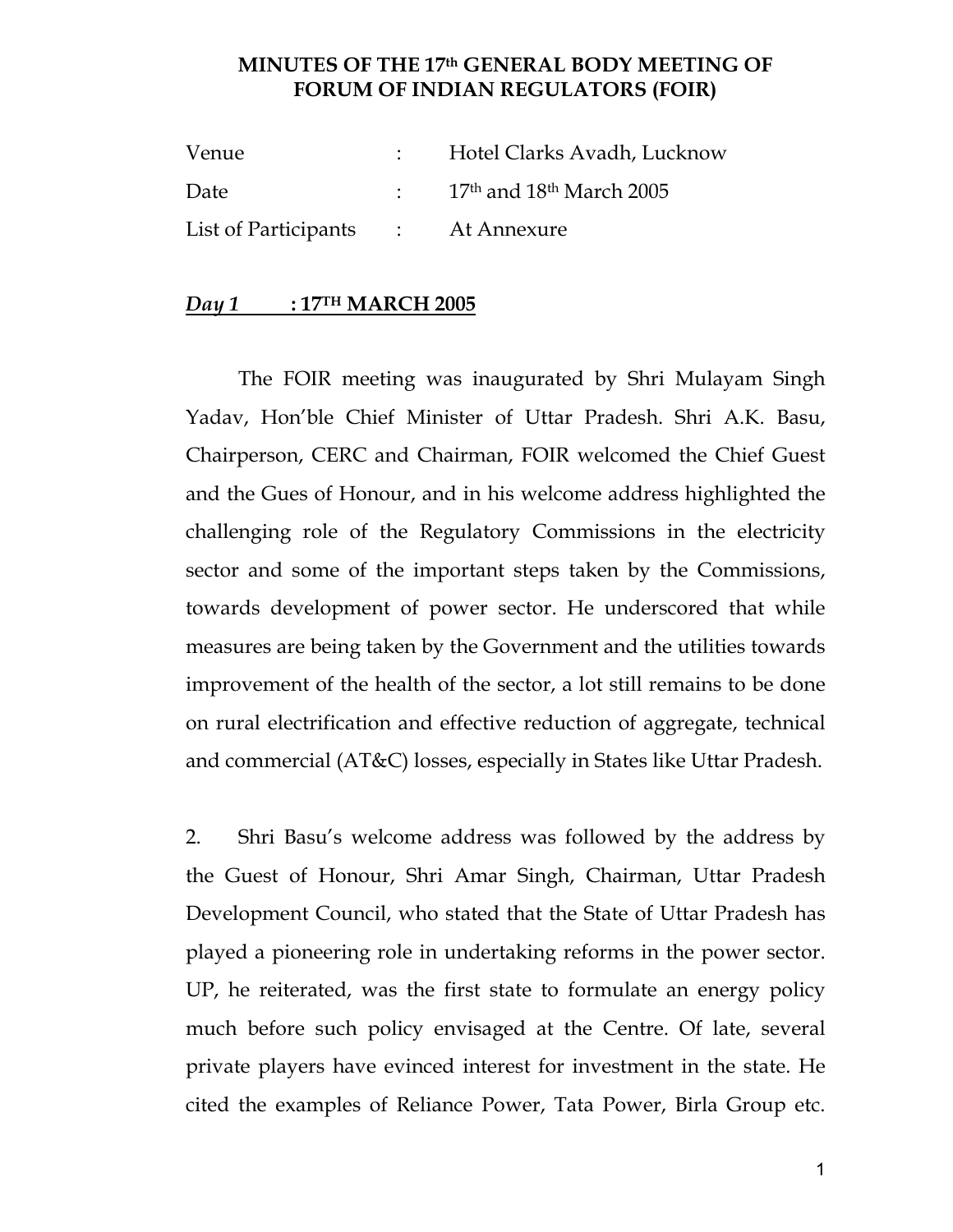who have already come up with concrete proposals for setting up generation projects. Renovation and modernization (R&M) activities on the older plants like Obra are also being given top priority. Efforts are being made for augmenting the transmission system. Of late, stringent measures have been initiated to curb the menace of theft of electricity. ShriAmar Singh while highlighting the achievements of Uttar Pradesh, used the occasion to place on record, two proposals for consideration by the Competent Authority – the first proposal relating to a demand of additional fund from the Government of UP for the Uttar Pradesh power sector in line with the suggestion of UPERC Chairman. Shri Amar Singh also requested the Chairperson, CERC to reconsider the decision of the Commission to require the State Utilities to pay the income tax liability of the central generating companies like NTPC. He stated that such requirements have the potential of further denting the finances of the already financially battered utilities like Uttar Pradesh Power Corporation Ltd etc.

3. After the address by the Guest of Honour, the Chief Minister of Uttar Pradesh addressed the Forum. The Chief Minister welcomed all the regulators who have gathered from different parts of the country. He stated that the regulators were specialists and his State Government was committed to implement the suggestions given by the specialists. The Chief Minister added that the role of the Government was that of a facilitator, helping to remove the bottlenecks that may come in the way of the administrative executives in implementing the broad policy of the government. He however, expressed concern over the state of affairs of the State owned utilities and said that the State Electricity Board, Sugar Corporation and Road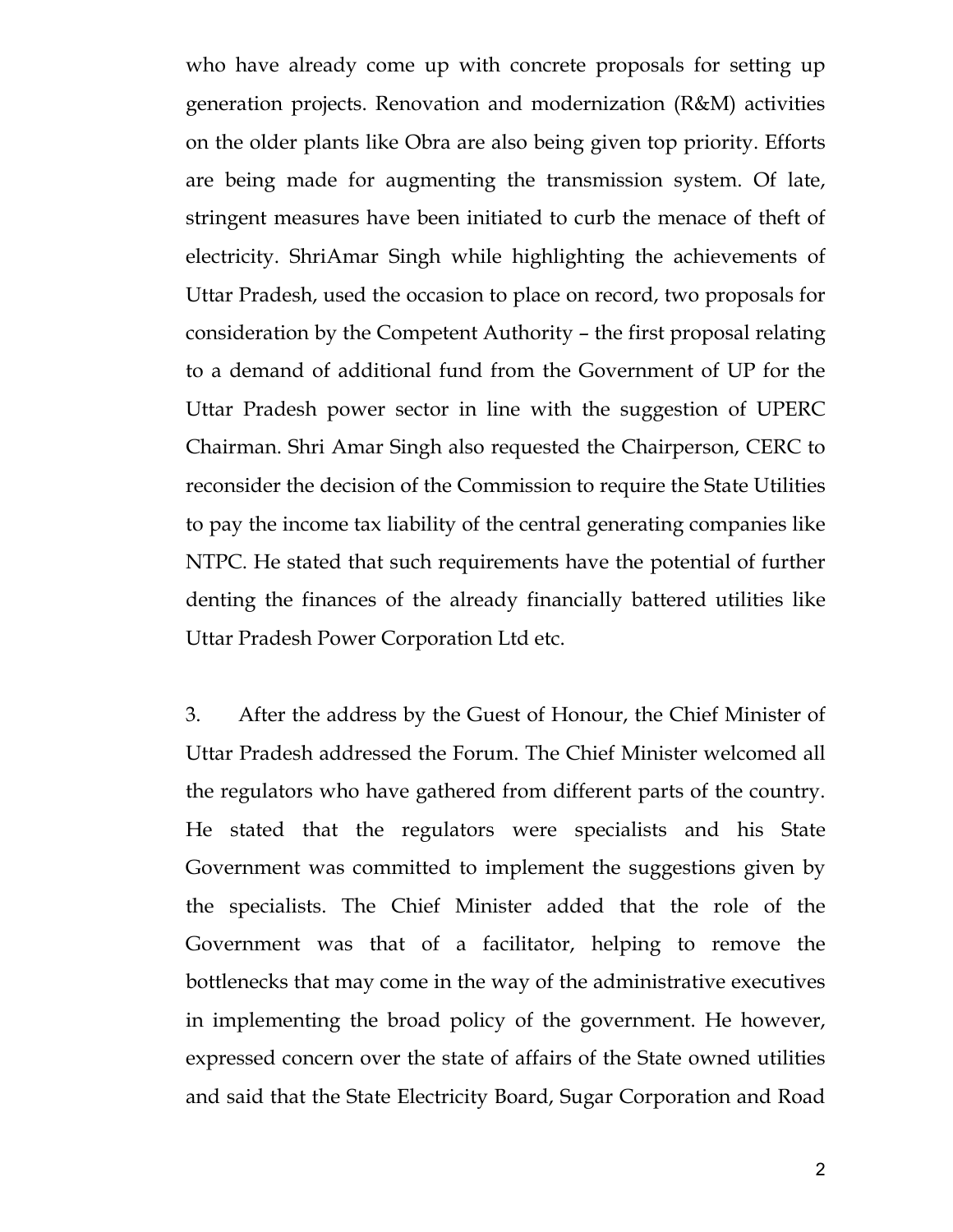Transport Corporation were the three organizations that have stymied the growth of the State. He informed that the State Government had of late written off debt worth Rs.30,000 Crore for UPSEB. While the State Government is doing its best, the utilities have to be more responsible. His State Government has given a free hand to the utilities to curb the theft of electricity. As regards the availability of fund, he stated that funds are an ongoing requirement for any reform effort and the Government does provide funds at regular intervals as per its priority but the fact remains that funds are seldom utilized properly. He informed that electricity is the top most priority out of 7 priorities of his Government. About rural electrification, he appreciated the observation of the Chairperson of CERC stating that a lot is yet to be done on this front. He however assured that his government is very serious about rural electrification. He also thanked the Forum of Indian Regulators for choosing Lucknow as the venue for its meeting. He requested the regulators to deliberate on the important issues facing the power sector and assured that his Government would accept the valuable suggestions arising out of the deliberations.

Shri Vijoy Kumar, Chairperson, UPERC extended vote of thanks to the Hon'ble Chief Minister and conveyed deep appreciation for sparing time out of his hectic schedule, particularly when Assembly Session is on.

4. After the address of the Hon'ble Chief Minister, deliberations in the meeting of the FOIR were initiated as per the agenda prepared for the purpose. At the outset minutes of the 16th General Body Meeting held on 2nd and 3rd December 2004 at Ranchi were confirmed.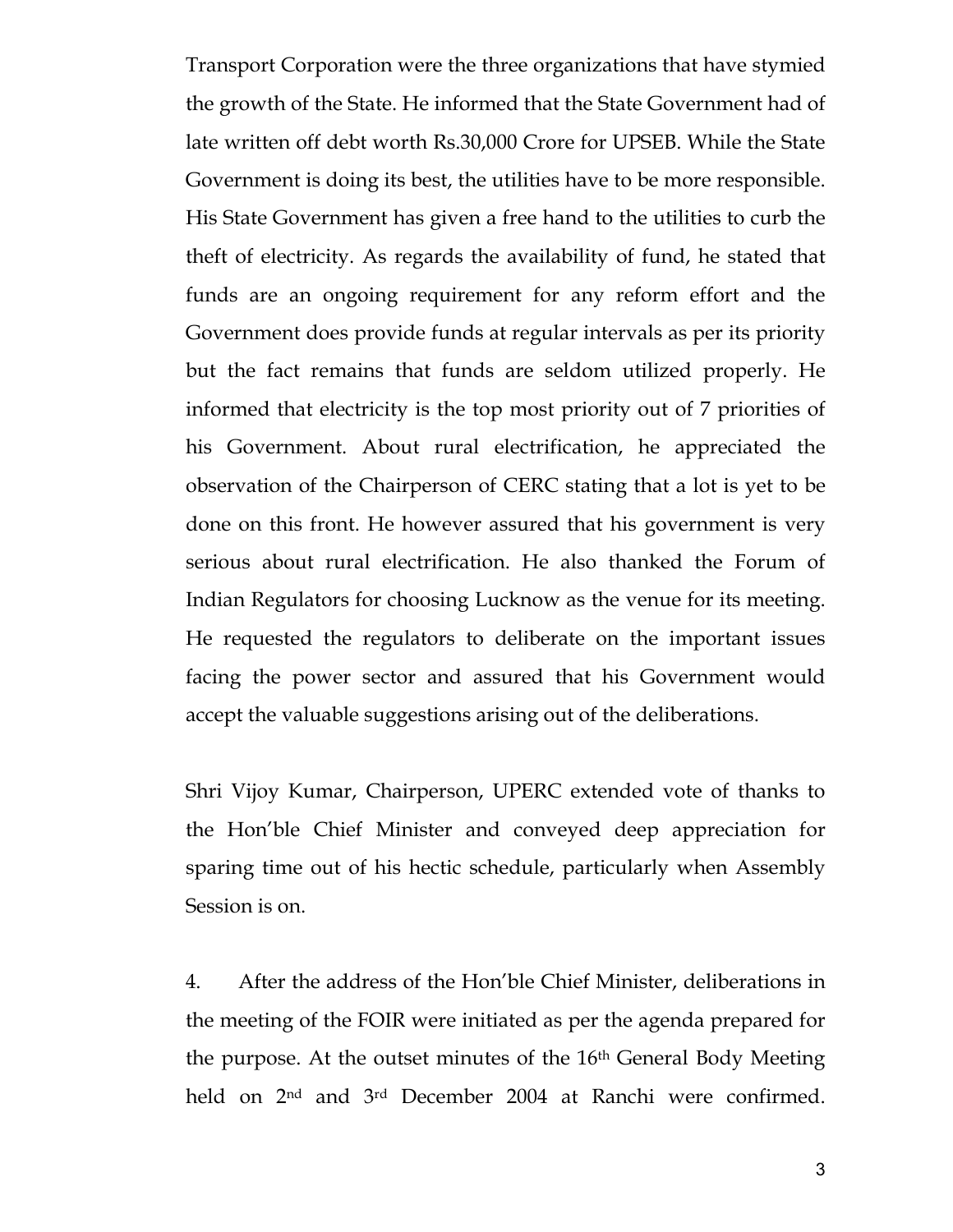Thereafter, the issue regarding acceptance of the final report of the TERI on compilation of Tariff Orders was taken up for decision. It was highlighted by the Chairperson, FOIR that as per the decision of the last FOIR meeting, TERI had once again circulated its draft report for comments to State Commissions and subsequently, based on the comments received from some State Commissions, it has finalized the report on compilation of tariff orders and submitted to the Secretariat of FOIR. As per the terms and consultancy out of the total consultancy fee of Rs.6 lakhs, the first instalment of Rs.3 lakhs had already been released. The proposal for decision as of now was to release the second and final intalment of Rs.3 lakhs to TERI as it has submitted the final report. Some Members felt that there was perhaps scope for more inputs into the report. Finally, it was decided to release the second and final instalment of Rs.3 lakhs to TERI for the report on compilation of tariff orders.

5. This was followed by two presentations on Solar Power Potential. The first one was made by Shri S.S. Murthy, Chairman, Karnataka Energy Management Services Pvt. Ltd and the second by Shri G.B. Patnaik, Principal Secretary (Non-Conventional Energy Sources) and Director (NEDA), Government of Uttar Pradesh. The views expressed through these presentations were that Solar Power Potential should be exploited gainfully as it is ideally suited for the conceps of distributed/decentralized generation. It was also impressed that it could be a proper substitute for supply of gridpower for the irrigation pumps. The irrigation pumps could be taken off the grid and the Solar Power could be used to cater to the demands of supply for irrigation pumps. This would go a long way in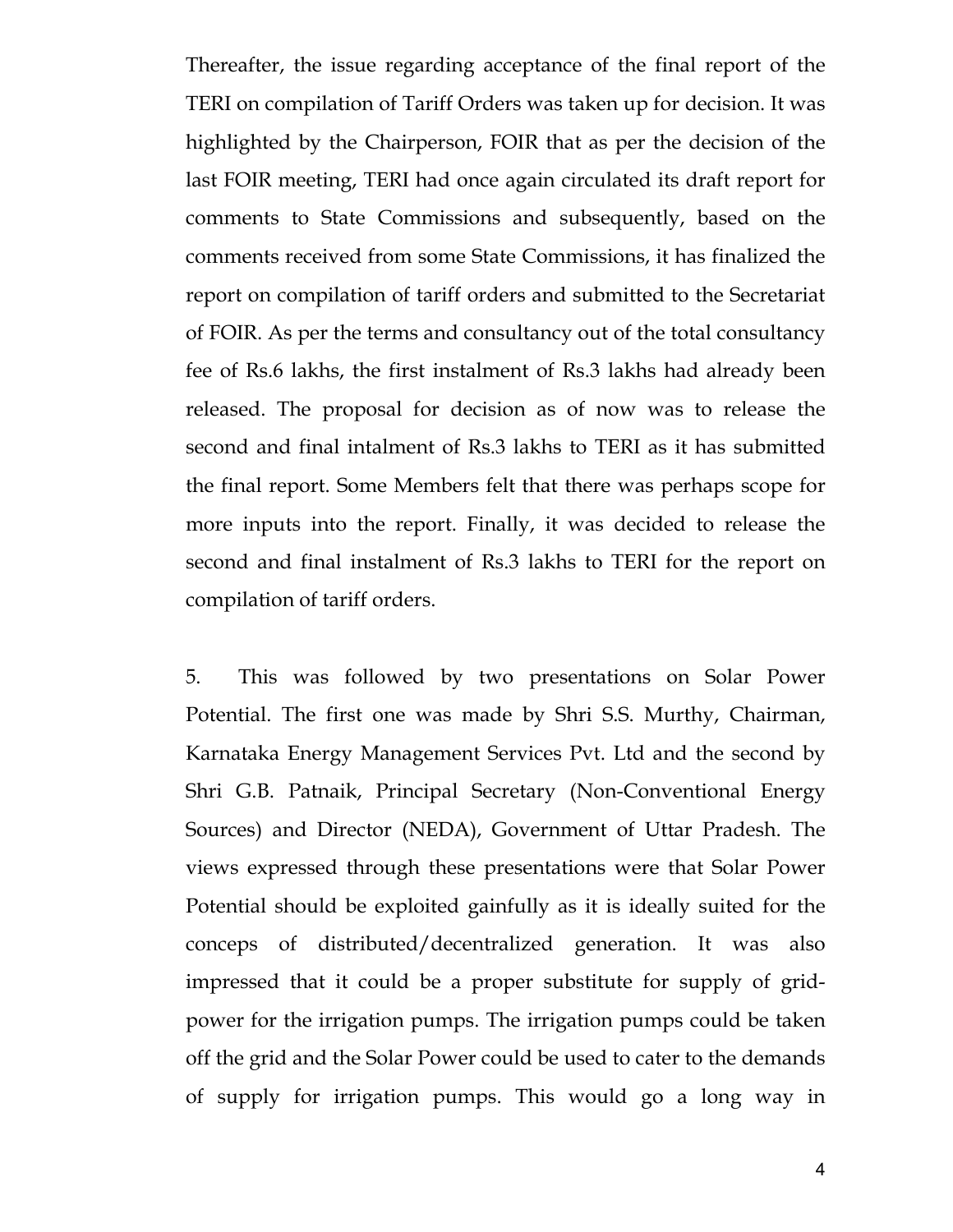mitigating the problems of losses of SEBs. Shri Patnaik highlighted that proper technology should be identified to harness the Solar Power Potential, which could substitute as well as complement the conventional source of energy. Certain incentives in the form of tax holidays, cess, etc. could also be explored.

6. The presentations were followed by discussion on the report of Sub-Group of FOIR on Methodology for computation of Surcharge and Additional Surcharge on Open Access. Karnataka Electricity Regulatory Commission (KERC) informed that they had already issued a regulation based on computation of Surcharge on cost of supply basis and that they did not endorse the idea of avoided cost method as recommended by the Sub-Group. Jharkhand State Electricity Regulatory Commission (JSERC) also expressed reservation against the concept of arriving at Surcharge by deducting the avoided cost from 'average realization from consumer category'. All the other ERCs present endorsed the recommendation of the Sub-Group and accepted the "avoided cost" method. Shri A.K. Basu explained that while there are divergences in different methods of computation of surcharge and different State Commissions may have different perceptions, the idea of forming the Sub-Group was to arrive at consensus so that a uniform approach could be followed across the country on this crucial issue.

7. After the presentations, FOIR took up the guidelines of the Controller and Auditor General (C&AG) on performance audit of regulatory bodies for discussion. It was informed that the sub-Committee, which was formed in this regard in the last FOIR meeting,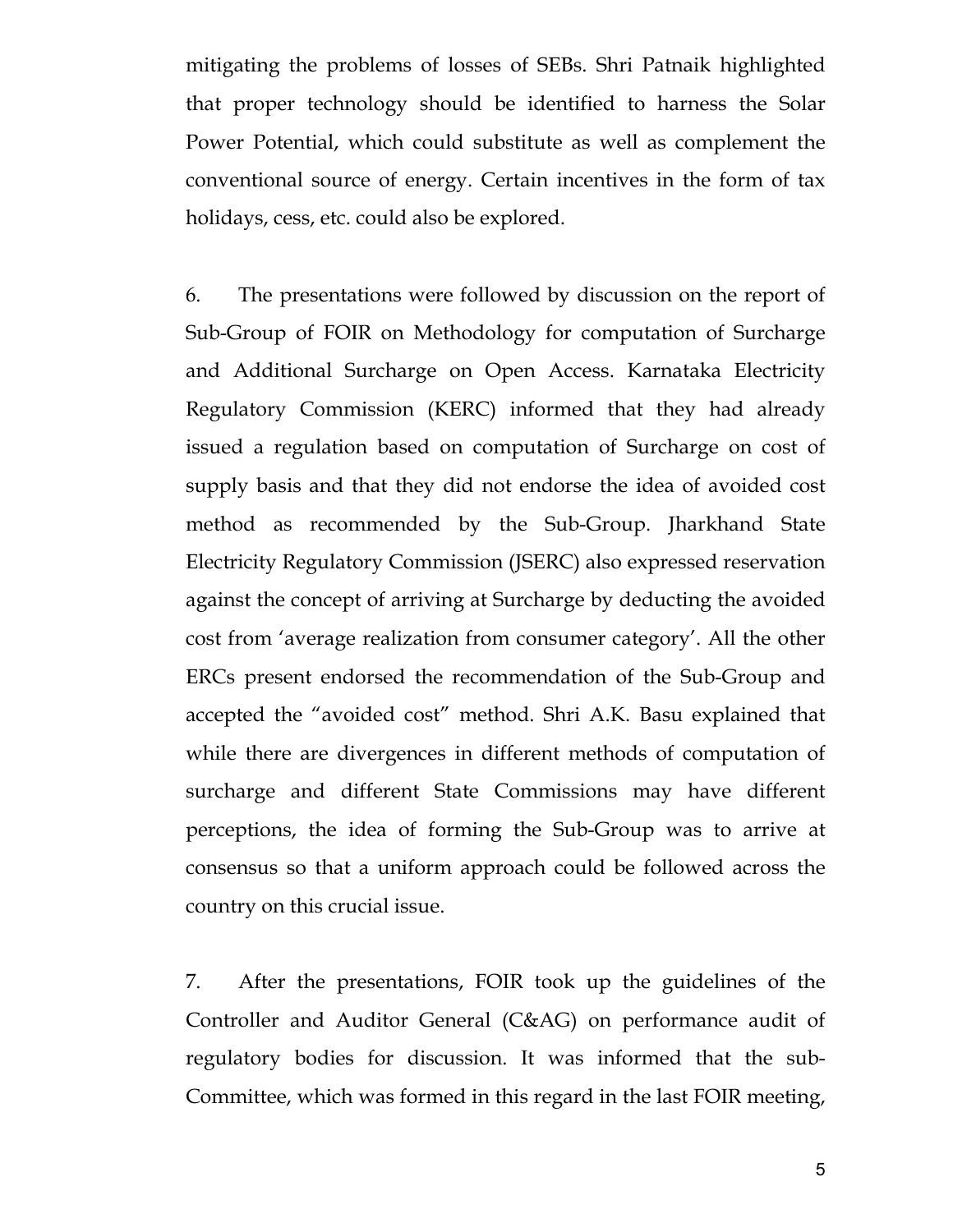held discussions on this issue. Efforts were made to have a meeting with the C&AG of India. However, the meeting could not materialise. A letter was sent from Shri P.K. Mehrotra, Chairman, MPERC addressed to the C&AG highlighting the views of the Forum of Regulators on the C&AG guidelines on Performance Audit of Regulatory Bodies. A copy of the letter was also circulated for information of all members. **The prevailing view was that another attempt should be made to have a meeting with the C&AG. Chairperson, MPERC and Governing Body Member of FOIR meeting may meet the C&AG, along with Shri A.K. Basu, Chairperson, CERC and explain the stand of FOIR in person.** It was also reiterated by the members that no regulatory commission should subject its orders for audit as the legal mandate of the C&AG was to audit the accounts only, and since the orders of the ERC were open to review and appeal as prescribed.

8. After the discussion on the C&AG guidelines, the Shri Pramod Deo, Chairman, Maharashra Electricity Regulatory Commission (MERC) made a presentation on Rural Electrification Policy of MERC. Shri Deo highlighted the issues involved in rural electrification. Shri Pramod Deo also underscored that the approach on village electrification based on population, as in the draft policy on rural electrification, was not the correct approach and that it should start from the present level. He also underscored that the Sub-Group be constituted to suggest various models of rural electrification. **It was decided that the Sub-Group be constituted consisting of Shri R.D. Gupta, Member, Uttar Pradesh, Shri Pramod Deo, Chairman, Maharashtra, Shri P.C. Verma, Member, Jharkhand, Shri P.K.**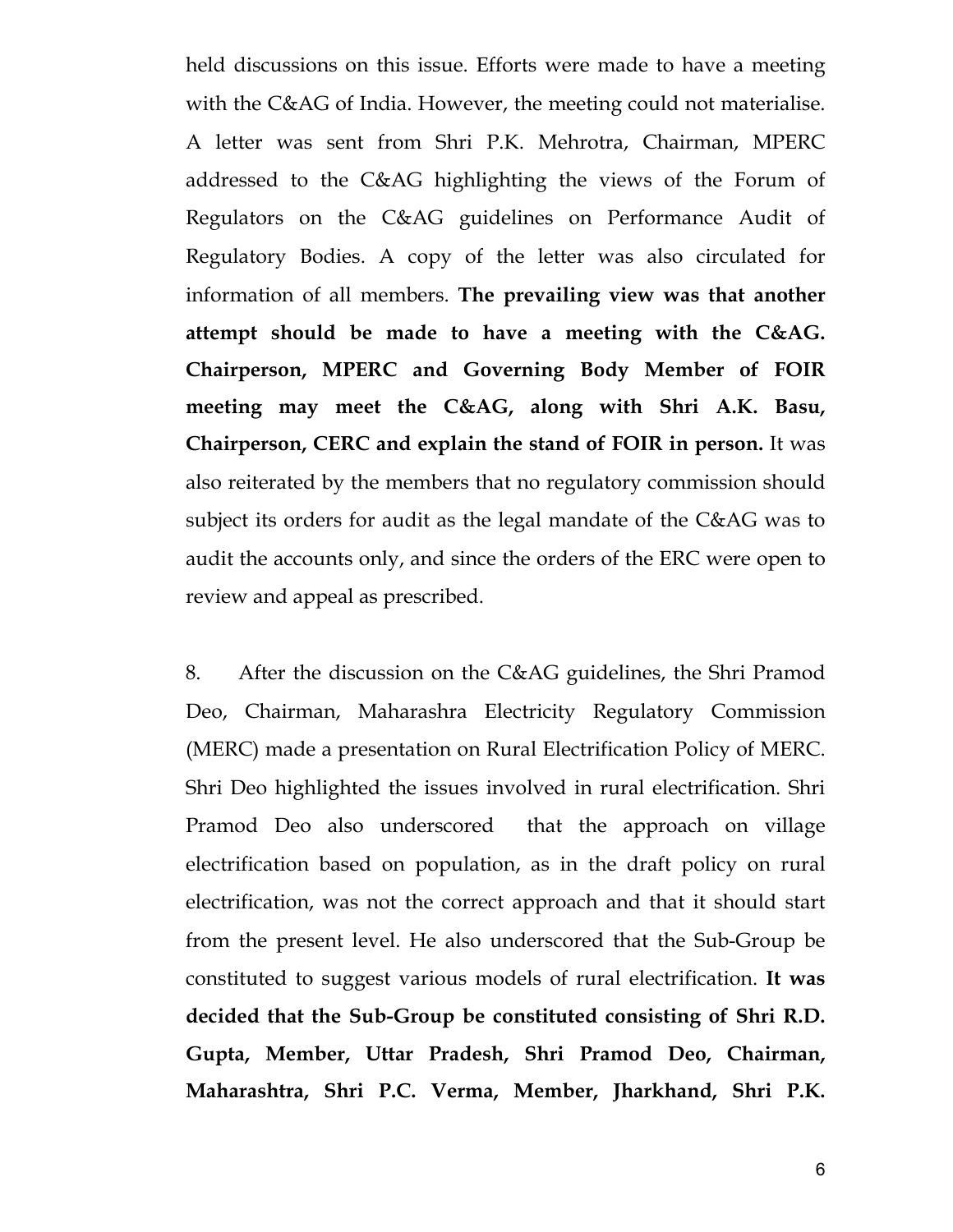**Mehrotra, Madhya Pradesh and Shri P.Ray, Member, West Bengal. The group could meet in Delhi on 10th and 11th April 2005.**

9. Dr. Deo's presentation was followed by discussion on the report of the sub-Group on sponsoring of Research and Training by FOIR. Minutes of the meeting of the sub-Group held in January 2005 had already been circulated. The Sub-Group had recommended four topics for research work. **The members discussed each of the four topics and decided to sponsor research on the following two topics:**

- (i) Estimation of loss in distribution system;
- (ii) Estimation of agriculture consumption

**It was decided that the same sub-Group will recommend the terms of reference for commissioning studies on the two aforesaid subjects. It was also decided that Ms. Baljit Bains, Member, Punjab Electricity Regulatory Commission (PERC) be also co-opted as a Member in this Sub-Group.** 

10. Shri A.K. Basu, raised the issue of Time Of Day (TOD) tariff and sought opinion of the members as to whether a study could be instituted on this subject. It was opined that several States have already introduced TOD tariff and therefore, a separate study on the subject might not be necessary. TOD tariff is already in place in Maharashtra, Himachal Pradesh, Uttar Pradesh, Jharkhand, Tamilnadu and Madhya Pradesh. **It was decided that a letter may be written from Central Commission to all State Commissions seeking information/details in this regard.**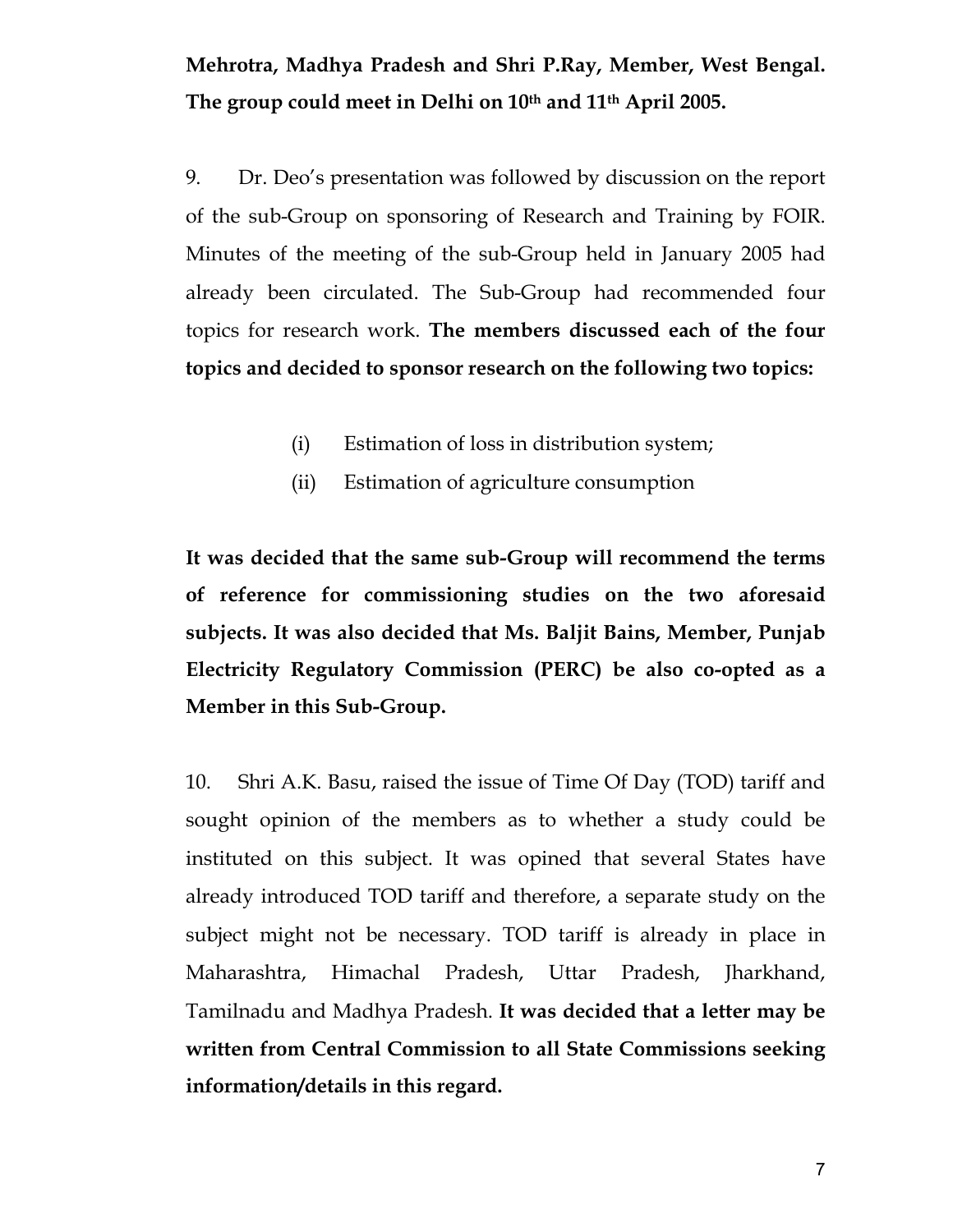11. FOIR thereafter took for discussion, the status of finalisation of various regulations required under the Electricity Act, 2003. It was highlighted that there was a need for creating a database on the status of regulations issued by various State Commissions, as various agencies of the Government quite often required the Central Commission to apprise them of the status in this regard. Shri Divakar Dev, Chairman, Uttaranchal Electricity Regulatory Commission (UERC) handed over the detailed status in respect of his Commission. It was decided that status in respect of finalisation of various regulations under Electricity Act, 2003 would be sent by various SERCs to CERC.

## *Day 2* **: 18TH MARCH 2005**

12. Meeting started with a presentation on privatization of distribution by Shri V.K. Sood, former Chairman, Delhi Electricity Regulatory Commission. Shri Sood explained the process of privatization undertaken in Delhi and also highlighted the significant improvements made in the Delhi model over Orissa model. Members asked several questions seeking clarifications on various issues like policy directives issued by the Delhi Government, the loan extended by the Government to Delhi Transco, interest rates thereon, etc, to which Shri Sood replied.

13. Shri Sood's presentation was followed by the presentation by Shri S.D. Ukkali, Member, KERC on electricity metering and role of Regulators. In his presentation, Shri Ukkali drew attention of the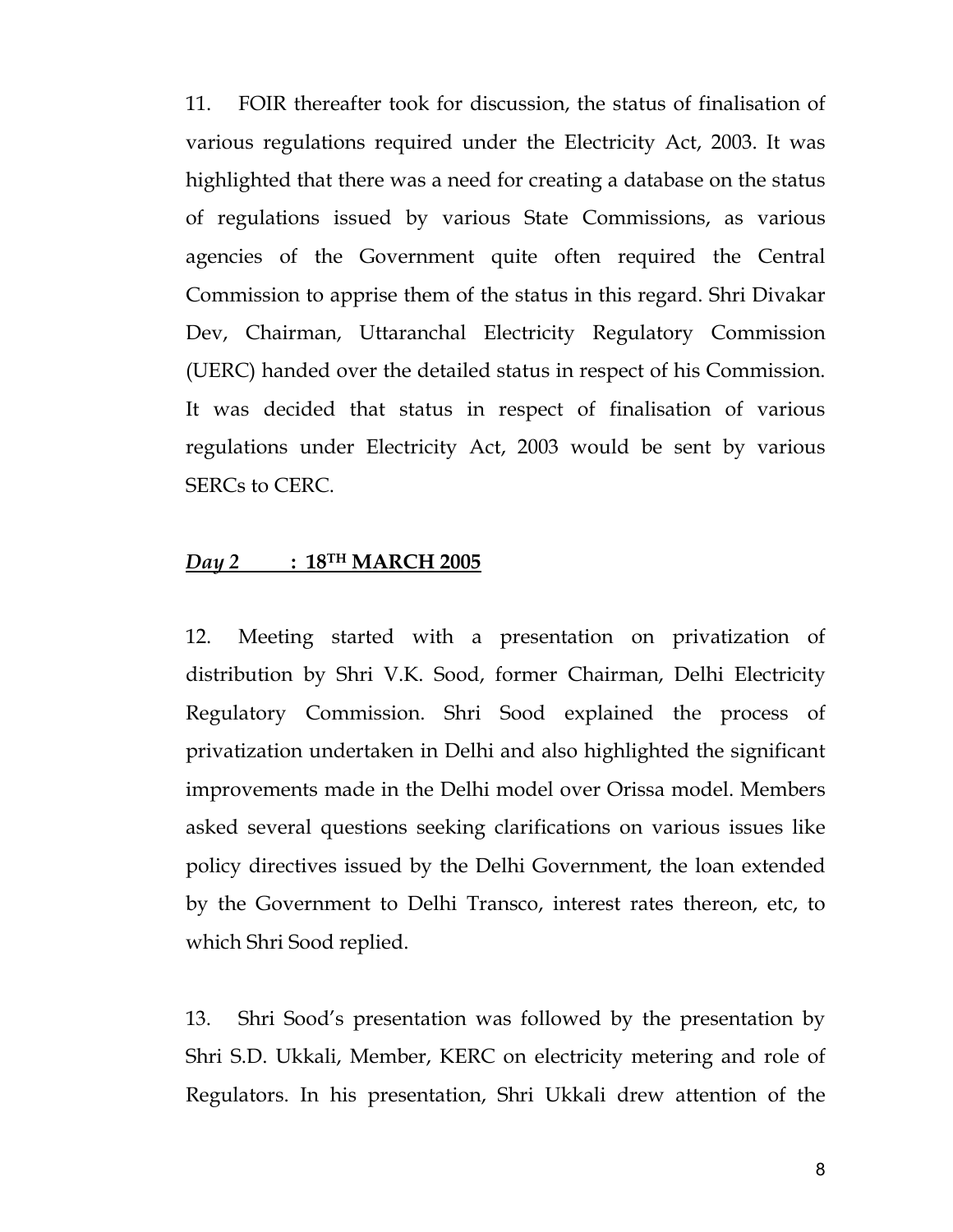regulators to the Provision of Section 55 of the Electricity Act, 2003 which mandated that all supply after two years from the date of commencement of the Act had to be through proper meter. He highlighted that CEA had issued draft regulations on metering which, inter alia, provided for several time limits for the regulators. He suggested that a sub-committee may be constituted to coordinate with CEA before the regulations on metering are finalized. **It was decided that a Committee may be constituted with the following members:**

- (a) Shri Bhanu Bhushan, Member, CERC
- (b) Shri K.Venugopal, Member, DERC,
- (c) Shri R.D. Gupta, Member, UPERC.

# **The Committee could meet at the earliest and workout future course of action and also coordinate with CEA on the draft regulations prepared by the Authority.**

14. Subsequently, there was a discussion on the issue of intra-State ABT. Two presentations were made, one by Shri Bhanu Bhushan, Member, CERC and the other by Shri P.C. Verma, Member, JSERC. Shri Bhanu Bhushan explained the concept of ABT as it was in operation for central generating stations and underscored the need for introducing the concept at the intra-State level at the earliest. In his presentation, Shri Verma also highlighted that the Power Sector was losing time every second by not implementing the concept of ABT at the State level. He felt that the same mechanism and the same rates as are applicable for the inter-State transactions may be made applicable for ABT at intra-State level as well. Shri Pramod Deo of MERC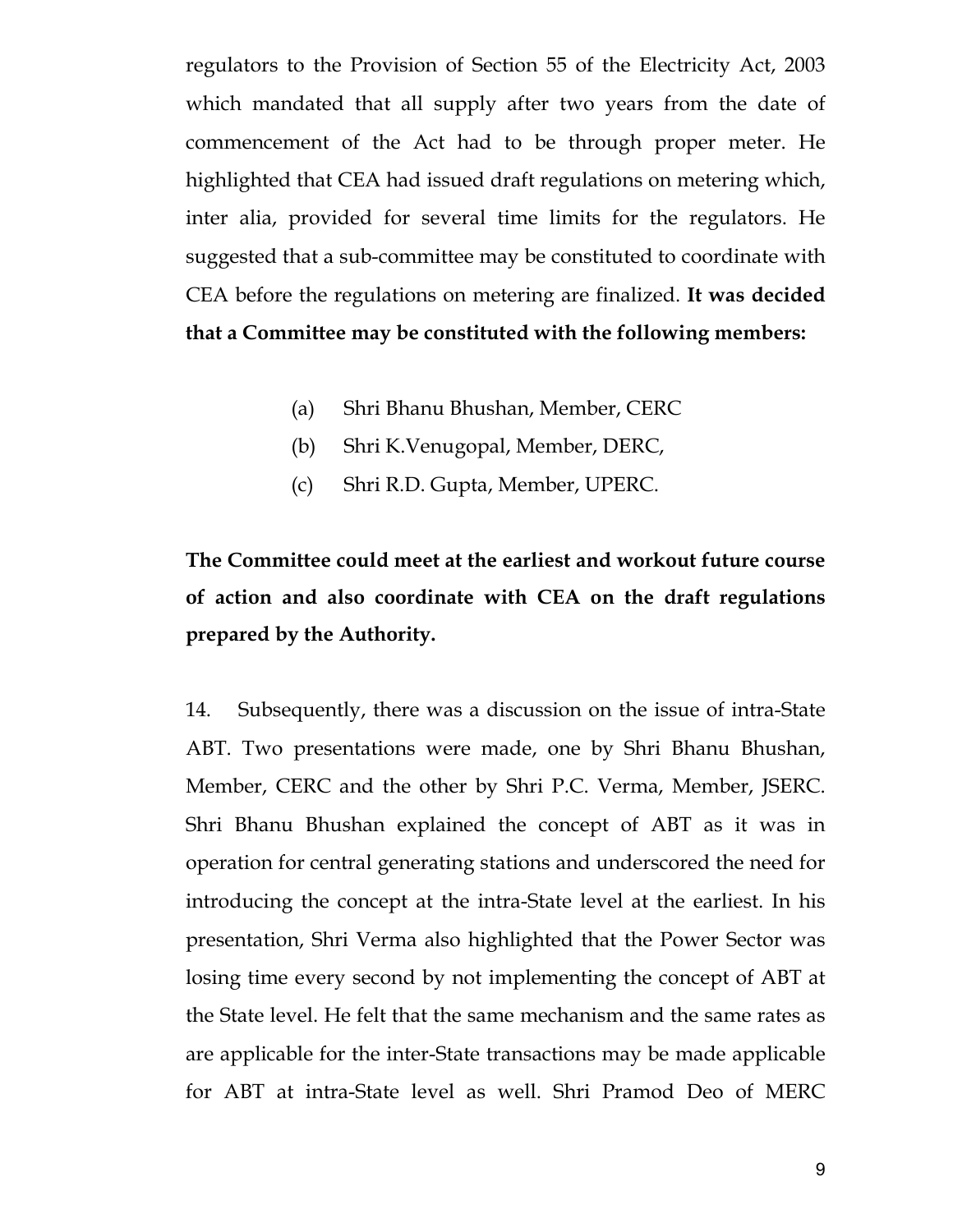however, felt that there are difficulties in following the same procedure and same rate for the intra-State level. **It was decided that a Sub-Committee with the following Members will go into details about introduction of ABT at the State level:**

- (i) Shri Bhanu Bhushan, Member, CERC
- (ii) Shri S.D. Ukkali, Member, KERC
- (iii) Shri P.C. Verma, Member, JSERC
- (iv) Shri R.D. Gupta, Member, UPERC
- (v) Shri K.Venugopal, Member, DERC
- (vi) Shri Manmohan, Member, GERC
- (vii) Shri Pramod Deo, Chairperson, MERC

# **It was decided that this Sub-Committee will make recommendations on implementation of Availability Based Tariff .**

15. The discussion on ABT was followed by a presentation by UPERC highlighting the legal issues emerging from the Electricity Act, 2003. The presentation was followed by detailed discussion on some of the important issues raised. Shri A.K. Sachan, Secretary, CERC and Shri S.K. Chaterjee, Assistant Secretary, CERC who were closely associated with framing of the Electricity Act, 2003, clarified some of the issues raised by UPERC. On the specific issue of Military Engineering Services (MES) having been declared as a deemed licensee by the Government of India under the provisions of the Electricity Act, 2003, it was clarified that the fact that MES is a deemed licensee it is under obligation to comply with the terms and conditions as may be specified by the regulatory commissions for it. It was also pointed out that as per proviso to Section 16 of the Act, the regulatory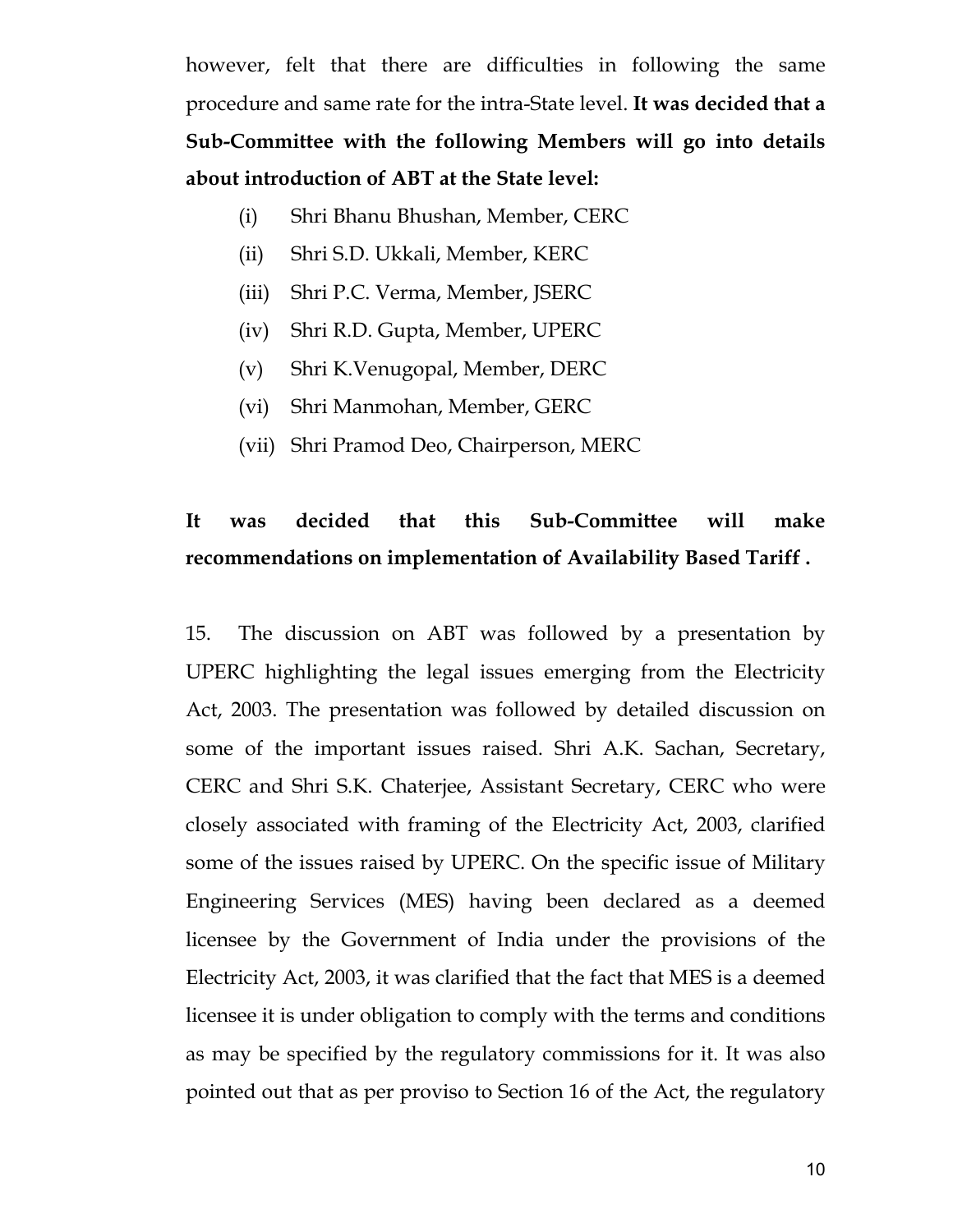commissions are required to specify the general or specific conditions of licence for deemed licensees. In pursuance of this provision, the State Commissions may finalise the terms and conditions of licence of MES, the deemed licensee and require it to comply with such terms/conditions as per the requirement of the Act.

The last presentation was on performance benchmarks for the distribution utilities. It was informed that the study by Nexant is funded by USAID. A request was made to the Regulatory Commissions and Utilities to participate and help Nexant collect data and prepare a database on performance benchmarks for distribution utilities. The scope of the study is to collate the database of 8 representative States, which could subsequently be replicated for other States. Shri A.K. Basu, requested the representative of Nexant to write formally to CERC as the Secretariat for FOIR detailing the scope of their study and the specific assistance that it expects of the Regulatory Commissions.

16. The last item of discussion was the issue of development of Regulatory Information Management System (RIMS). Shri A.K. Sachan, Secretary, CERC informed that sometime back FOIR had sent a proposal to the World Bank seeking assistance for instituting the study for developing RIMS. The World Bank/Public Private Infrastructure Advisory Facility (PPIAF) representative had met him to inform that the quantum of assistance requested for by FOIR needs to be pruned and that the scope of work also could be redesigned and made more specific. He said that FOIR could consider institutionalizing the study for developing RIMS with PPIAF grant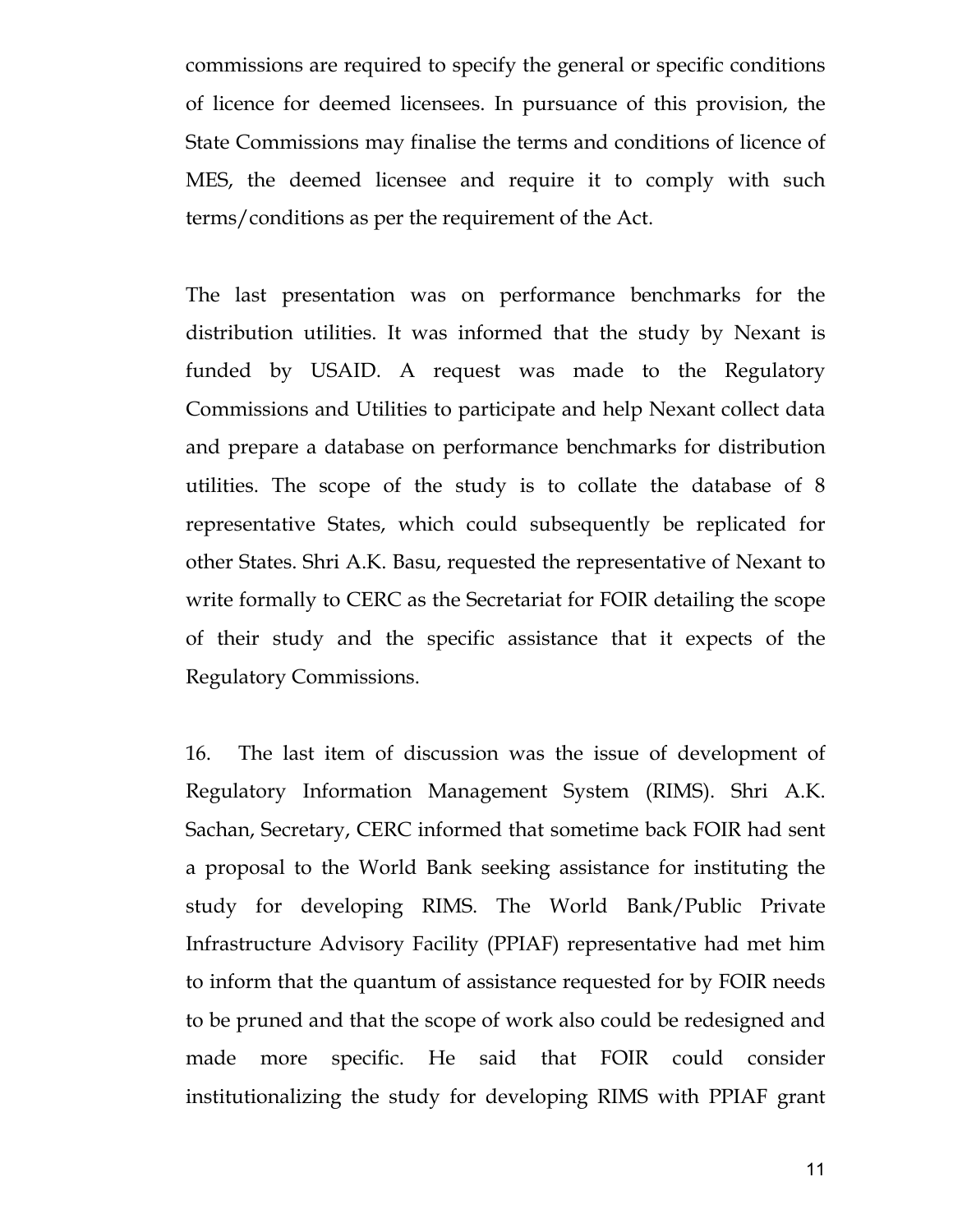and the grant amount could be limited to US\$75,000. He underscored that given the divergence of parameters followed by different Regulatory Commissions and keeping in view the need for uniformity of approach especially in the tariff orders, RIMS must be developed at the earliest. Shri V.K. Sood, former Chairman, DERC informed that DERC had already taken up a similar project which was expected to be finalized in the next 3-4 months. Shri Dhingra, former Member, UPERC informed that UP had also conducted a study in this regard and that the two studies [of DERC and UP] should be merged. After deliberations on the need for development of RIMS, **it was decided to go ahead with the PPIAF support for development of RIMS, which would help address the problems of incomplete information and asymmetry of information.** 

17. After detailed discussion on specific topics, the floor was thrown open for experience sharing of the Regulators in different States.

- Shri S.S. Gupta, Chairperson, HPERC, informed that a separate fund as provided for in the Act had already been constituted for his Commission. Service Regulations had also been finalized. The latest tariff order passed by his Commission had certain salient features like provision of Rs.1.31 Crore towards institutionalization of Ombudsman etc., linkage of tariff to compliance of various directions of the State Commissions, Pre-paid metering etc.
- Shri S.S. Chakraborty, Chairperson, Tripura Electricity Regulatory Commission informed that despite the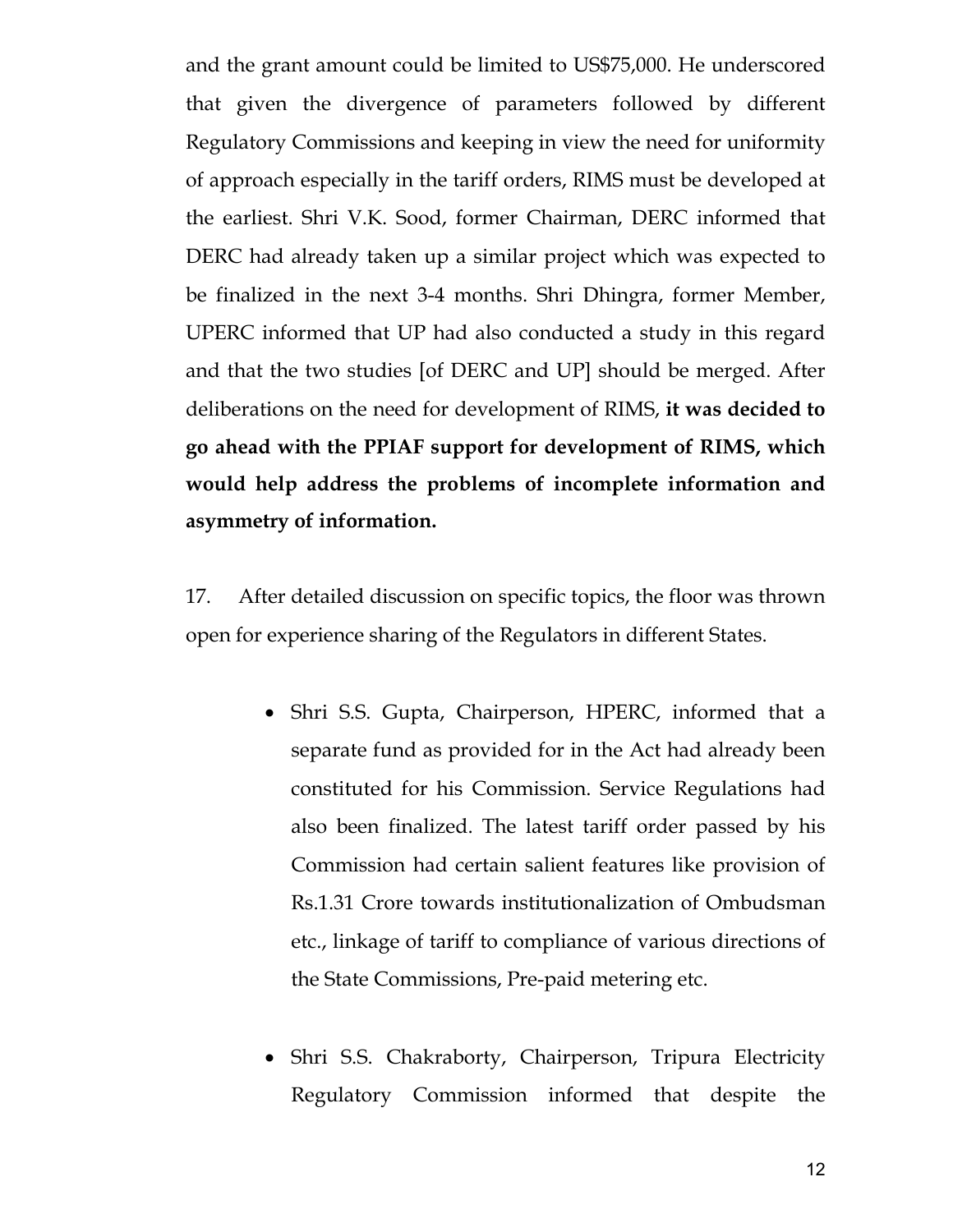problems of infrastructure, funding etc, he was able to compel the utility to file the petition by 10th March 2005.

- Shri P.C. Verma of JSERC felt that there should be some method to incorporate the provision of quality power supply in the tariff. He underscored that Section 57, which provides for performance standards is more punitive in nature, non-compliance of which attracts penalty for the utilities. His idea was to incorporate some incentives/disincentives for quality of power supply in the tariff computation etc.
- Shri Pramod Deo of MERC informed that his Commission has underscored in a recent order that the prudence capital expenditure of a project should be got vetted by the State Commissions in advance in order to avoid uncertainty on the issue. He also informed that on a proposal of MSEB giving two options for tackling the shortage – the first option of investment of Rs.500 Crore towards single phasing, and the second option of investment of Rs.1400 Crore for feeder segregation. MERC had decided to give 'go ahead' for the latter. Shri Deo also highlighted that unlike the provisions in the earlier Act, the new Electricity Act, 2003 did not have provision for allocation of shortages. This has been causing a lot of problem for the State Commissions.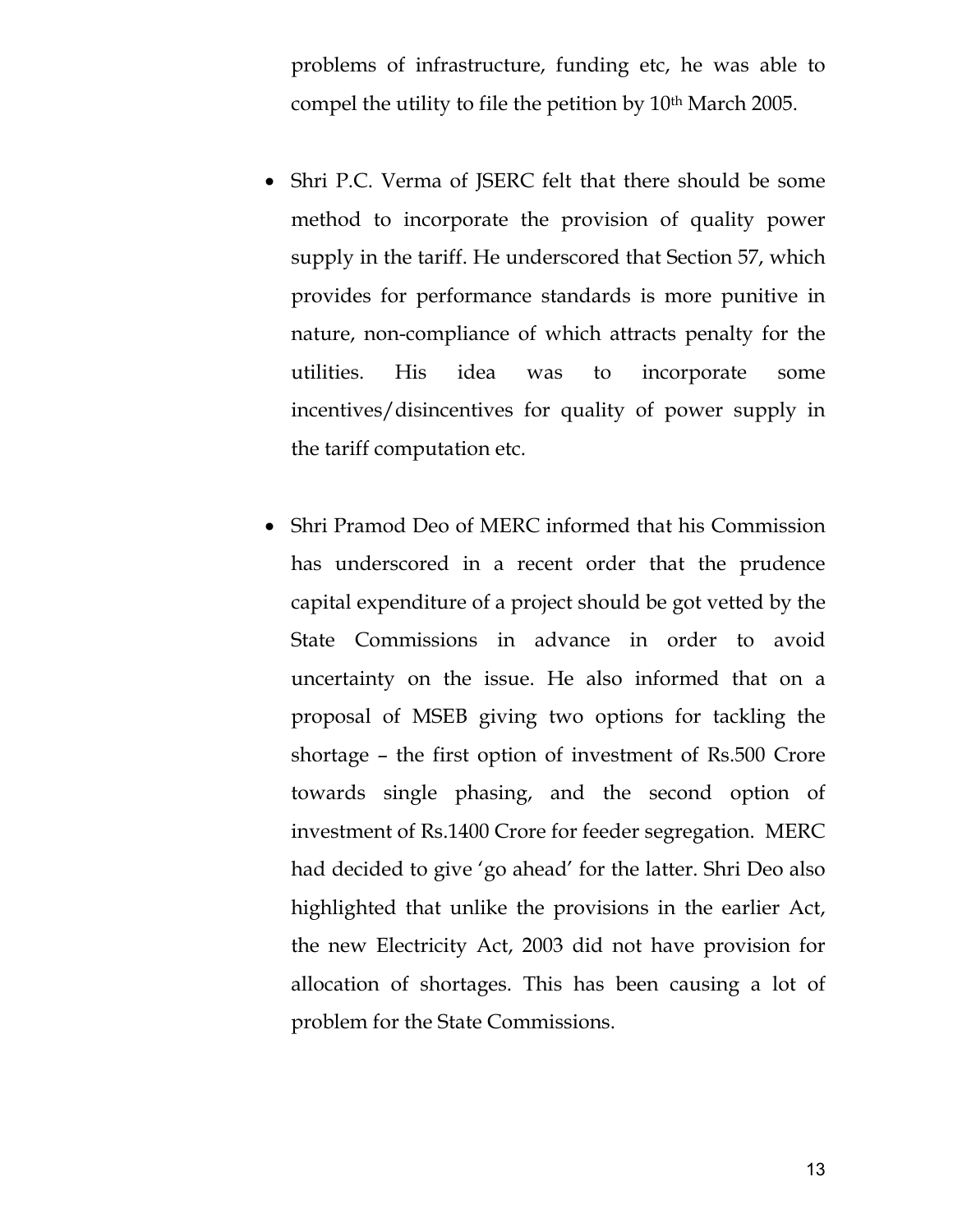Shri A.K. Basu informed the members that as per the provisions of the Electricity Act, 2003, the Central Government has constituted the Forum of Regulators (FOR), which consists of Chairpersons of all State Commissions. **It was decided that both Forum of Regulators and Forum of Indian Regulators would co-exist for the present. He informed that as Chairperson, FOR, he would like to convene a meeting of the FOR sometime in the next month. It was also decided that now that FOR is in place, FOIR could meet once in six months (instead of once in three months). It was also decided that the annual contribution of Rs.1.5 lakhs for FOIR would continue for the present.** Shri A.K. Basu also informed that the FOIR had already obtained the membership of India Habitat Centre and the members could avail of the facilities at IHC for which details could be obtained from the FOIR Secretariat.

Shri A.K. Sachan, Secretary, CERC informed that Asian Development Bank (ADB) had approached him seeking consent for holding a meeting of FOIR exclusively for discussion on introduction of intra-State ABT. ADB is agreeable to sponsor the said meeting of FOIR. Some international speakers on the issue will also be arranged by ADB. **It was unanimously agreed that such an exclusive meeting to discuss the issue of introduction of ABT is welcome and that Shri Sachan should coordinate with ADB/Ministry of Finance to finalise suitable date, time and venue for the meeting.** 

**It was decided that the next General Body Meeting of FOIR would be held in Delhi.**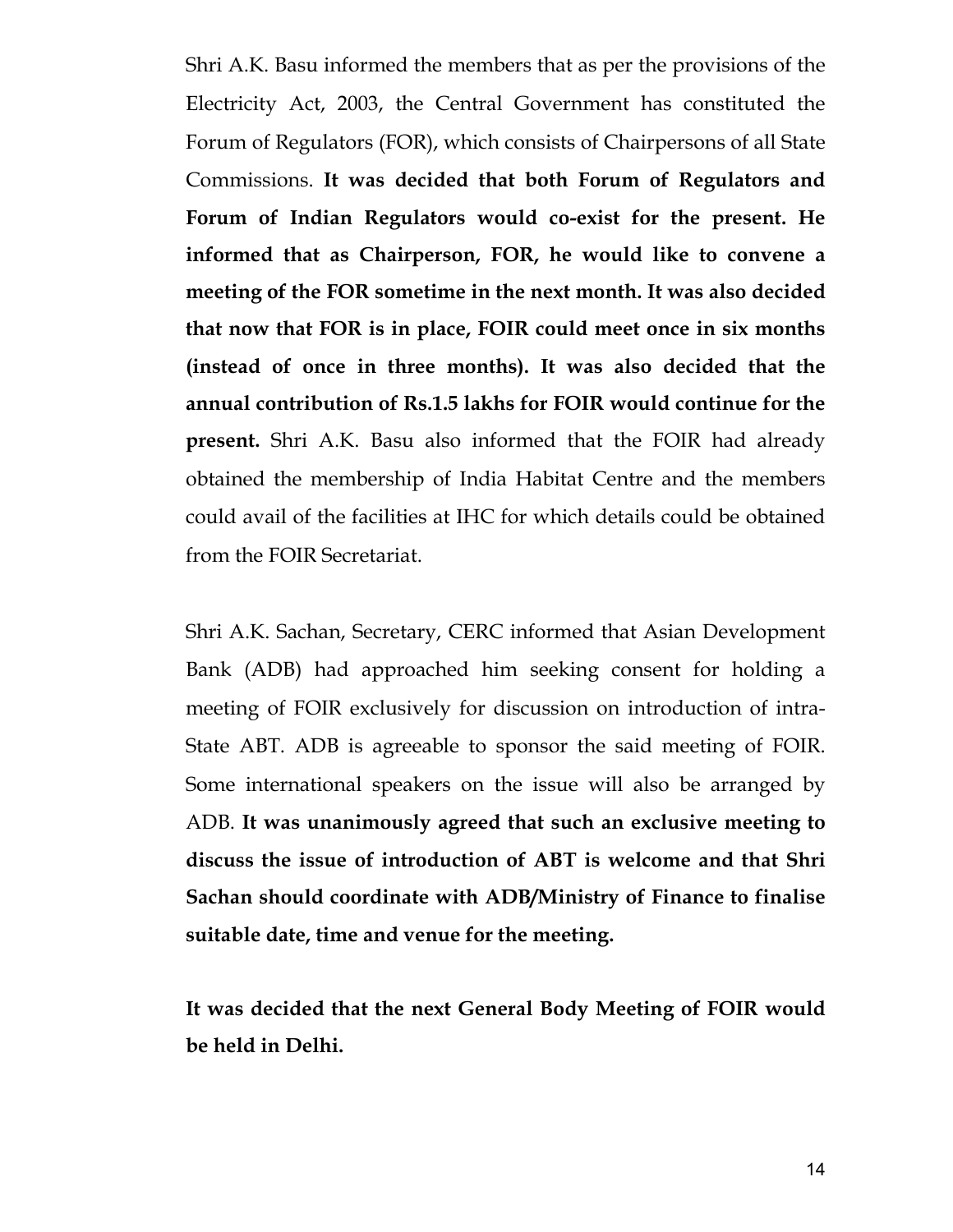### **LIST OF PARTICIPANTS IN THE 17th GENERAL BODY MEETING OF FORUM OF INDIAN REGULATORS HELD ON 17-18 MARCH, 2005 AT LUCKNOW**

| S.No. | Name                    | Designation                |
|-------|-------------------------|----------------------------|
| 1.    | Shri A.K. Basu          | Chairman, CERC             |
| 2.    | Shri S.K. Misra         | Chairman, CSERC            |
| 3.    | Col Raghbir Singh       | Chairman, HERC             |
| 4.    | Shri S.S. Gupta         | Chairman, HPERC            |
| 5.    | Shri K.B. Pillai        | Chairman, J&KSERC          |
| 6.    | Shri S.K.F. Kujur       | Chairman, JSERC            |
| 7.    | Prof. S.S. Murthy       | Chairman, KEMS (Bangalore) |
| 8.    | Shri K.P. Pandey        | Chairman, KERC             |
| 9.    | Dr. Pramod Deo          | Chairman, MERC             |
| 10.   | Shri P.K. Mehrotra      | Chairman, MPERC            |
| 11.   | Shri V.K. Sood          | Ex Chairman, DERC          |
| 12.   | Shri S.S. Chakraborty   | Chairman, TERC             |
| 13.   | Shri Divakar Dev        | Chairman, UERC             |
| 14.   | Shri Vijoy Kumar        | Chairman, UPERC            |
| 15.   | Shri S.C. Dhingra       | Ex Member, UPERC           |
| 16.   | Shri Bhanu Bhushan      | Member, CERC               |
| 17.   | Shri K.N. Sinha         | Member, CERC               |
| 18.   | Shri A.H. Jung          | Member, CERC               |
| 19.   | Shri Sarat Chandra      | Member, CSERC              |
| 20.   | Shri R. Krishnamoorthy  | Member, DERC               |
| 21.   | Shri K. Venu Gopal      | Member, DERC               |
| 22.   | Shri Manmohan           | Member, GERC               |
| 23.   | Shri K.P. Gupta         | Member, GERC               |
| 24.   | Shri Tej Singh Tewatia  | Member, HERC               |
| 25.   | Smt. Shakuntala Sinha   | Member, JSERC              |
| 26.   | Shri P.C. Verma         | Member, JSERC              |
| 27.   | Shri S.D. Ukkali        | Member, KERC               |
| 28.   | Shri H.S. Subramanya    | Member, KERC               |
| 29.   | Shri C. Balakrishan     | Member, KSERC              |
| 30.   | Shri A. Velayutham      | Member, MERC               |
| 31.   | Shri R. Natarajan       | Member, MPERC              |
| 32.   | Shri D Roy Bardhan      | Member, MPERC              |
| 33.   | Shri L.S. Deol          | Member, PSERC              |
| 34.   | Mrs. Baljit Bains       | Member, PSERC              |
| 35.   | Shri S. M. Dharendra    | Member, RERC               |
| 36.   | Shri B. Jeyaraman       | Member, TNERC              |
| 37.   | Shri S. Thangarathnam   | Member, TNERC              |
| 38.   | Shri P.N. Pathak        | Member, UPERC              |
| 39.   | Shri R.D. Gupta         | Member, UPERC              |
| 40.   | Shri A.K. Sachan        | Secretary, CERC            |
| 41.   | Shri P.S. Shah          | Secretary, GERC            |
| 42.   | Shri Ashwani Kumar      | Secretary, HERC            |
| 43.   | Shri A.K. Mehta         | Secretary, JSERC           |
| 44.   | Shri R. Balasubramanian | Secretary, TNERC           |